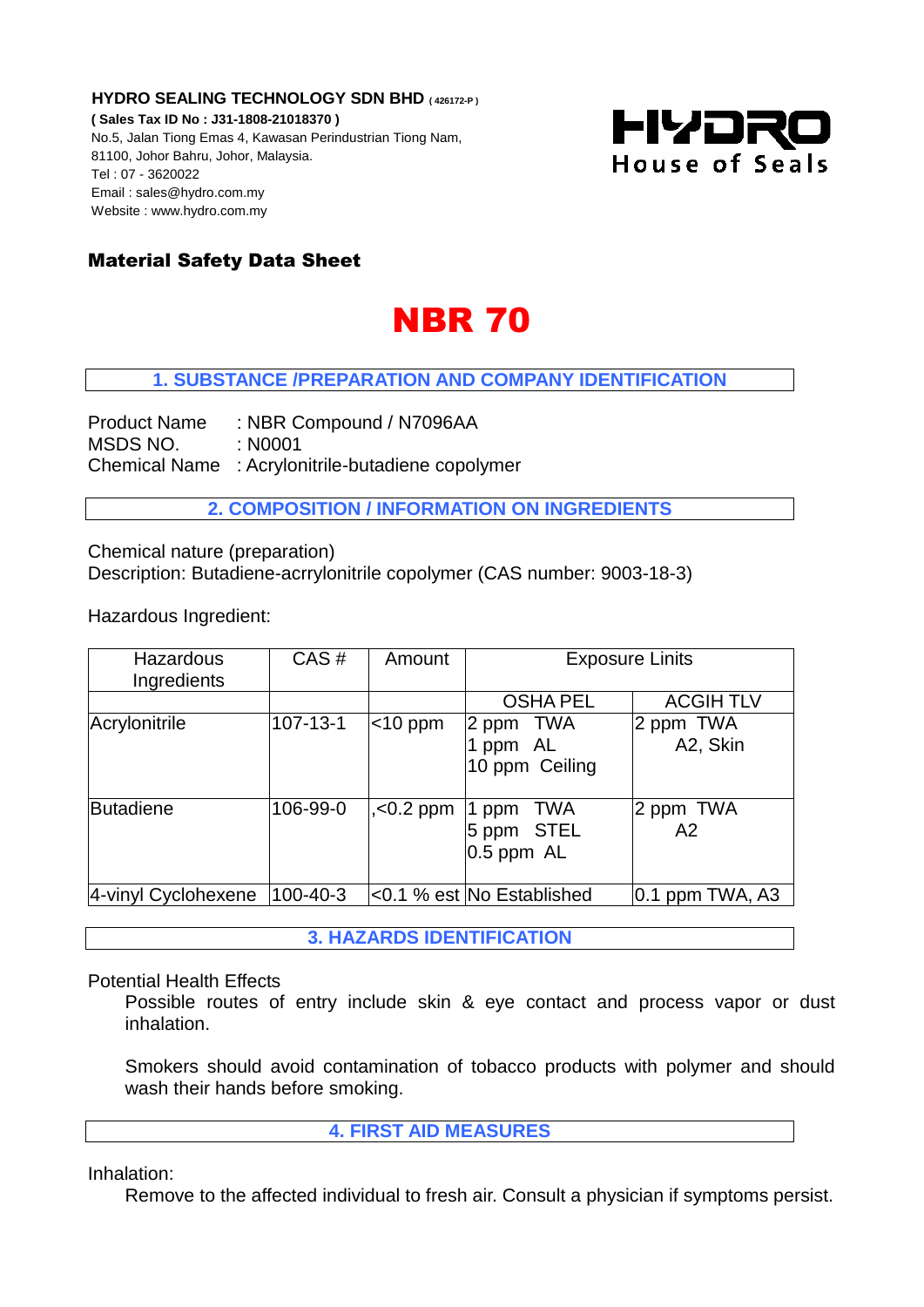Skin contact: Wash with soap and water.

Eye contact:

Flush eyes with plenty of water. Consult a physician if symptoms persist. Ingestion:

Ingestion: Not expected to occur during normal use of product.

**5. FIRE FIGHTING MEASURES**

Extinguishing Media Water, Foam, Dry Chemical,  $CO<sub>2</sub>$ 

Fire Fighting Instructions

Wear self-contained breathing apparatus. Wear full protective equipment.

Exposure hazards

Decomposition products see section 10.

**6. ACCIDENTAL RELEASE MEASURES**

Safeguards (Personnel)

Use appropriate PERSONAL PROTECTIVE EQUIPMENT during clean-up.

Spill Clean up: Sweep up to avoid slipping hazard.

**7. HANDLING AND STORAGE**

Handling: Protect against fire.

Storage: Store in cool, dry place away from direct light to maintain quality.

**8. EXPOSURE CONTROLS/PERSONAL PROTECTION**

Engineering Controls

Ventilation: Vapors and fumes liberated from compounds during hot cured processing should be exhausted from work areas to maintain the ambient workplace atmosphere below the limits listed in section 2.

Personal Protective Equipment

Respirators: When temperature Exceed 200 ℃ and ventilation is inadequate to maintain concentration below exposure limits, use a positive pressure air supplied respirator. Air purifying respirators may not provide adequate protection.

Protective Clothing: If there is potential contact with hot/ molten material, wear heat resistant clothing and footwear. Do not touch decomposed parts even when cool. Neoprene gloves recommended.

**9. PHYSICAL AND CHEMICAL PROPERTIES**

Physical Data:

Melting Point: NA % Volatiles: NA Solubility in Water: Insoluble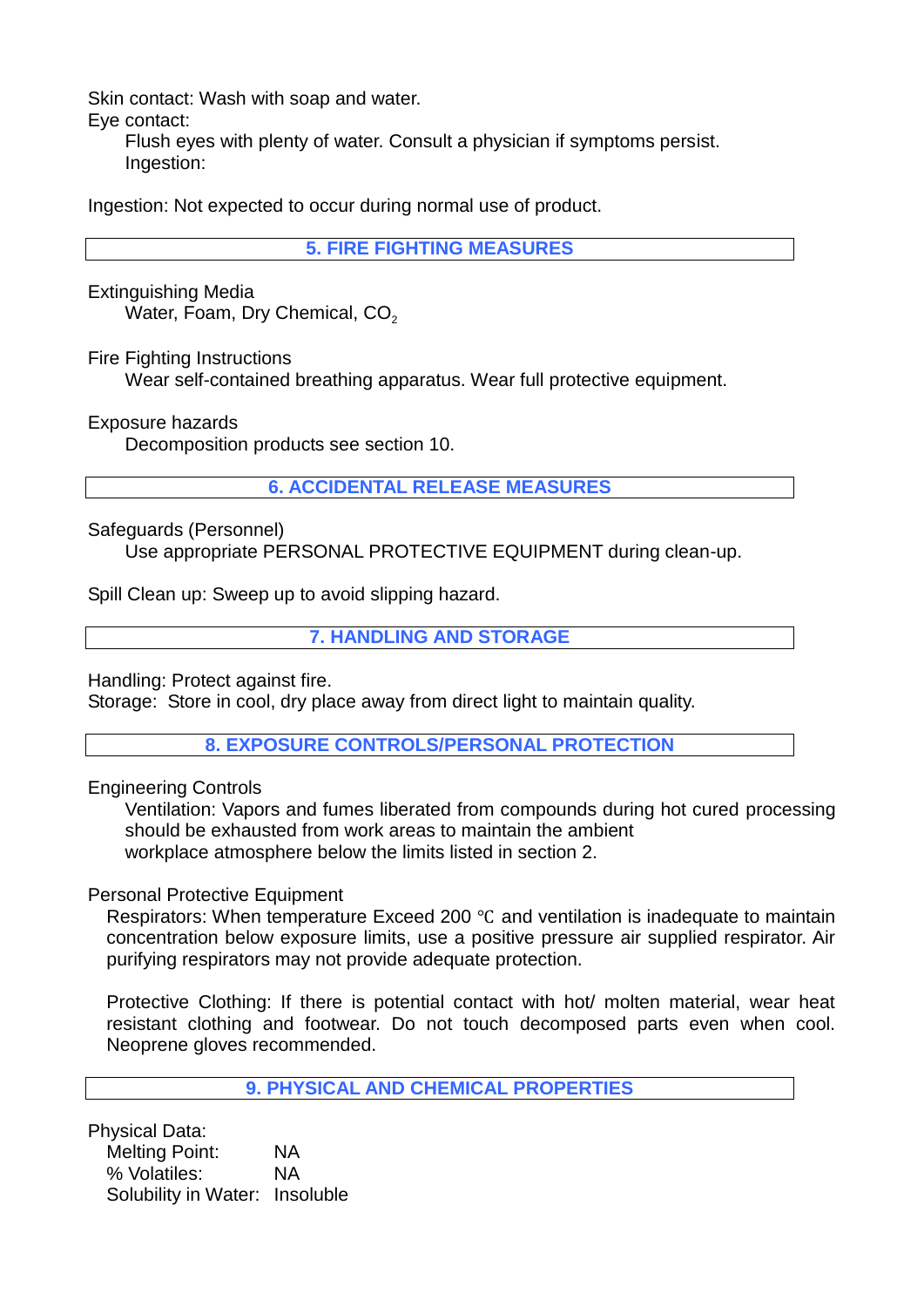| Odor:                   | With a mild characteristic odor |
|-------------------------|---------------------------------|
| Color:                  | <b>Black</b>                    |
| Appearance:             | Solid                           |
| <b>Special Gravity:</b> | $1.21 - 1.27$                   |

**10. STABILITY AND REACTIVITY** 

Chemical Stability: Stable at normal temperature and storage condition.

Conditions to avoid: Overheating

Incompatibility with other materials:

No specific information is available, however strong oxidizers or reducing agebts which generally not compatible with compounds.

Hazardous decomposition products:

Fumes produced when heated to decomposition temperatures may contain carbon monoxide, carbon dioxide, hydrogen cyanide, oxides of nitrogen, and small amounts of aromatic and aliphatic hydrocarbons. Combustion products from rubber, like those of other natural and synthetic materials, must be considered toxic.

**11. TOXICOLOGICAL INFORMATION** 

No information is available.

**12. ECOLOGICAL INFORMATION** 

Aquatic toxicity:

No information is available.

**13. DISPOSAL CONSIDERATIONS** 

Waste disposal

 Preferred options for disposal are (1) recycling, (2) incineration with energy recovery, and (3) landfill. The high fuel value of this product makes option 2 very desirable for material that cannot be recycled, but incinerator must be capable of scrubbing out acidic combustion products. Treatment, storage, transportation, and disposal must be in accordance with applicable federal, state/provincial, and local regulations.

**14.TRANSPORTATION INFORMATION** 

Shipping information DOT Proper shipping name: not regulated Hazard class: not regulated

#### **15.REGULATORY INFORMATION**

U.S. Federal Regulations TSCA inventory Status: